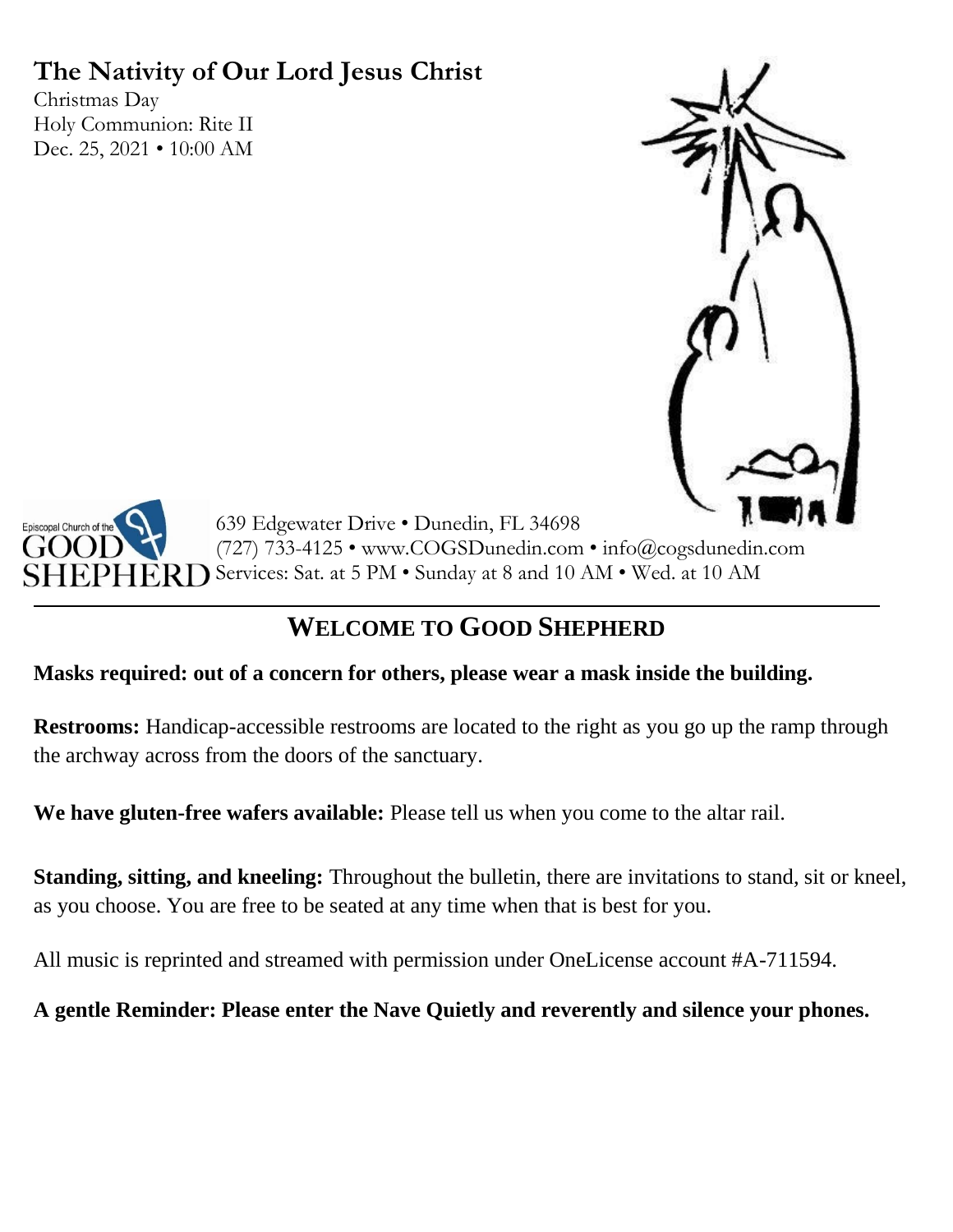# **GATHERING FOR WORSHIP**

**VOLUNTARY** Christmas Is Here Dale Wood

*[During the Voluntary, please prepare for worship by observing attentive silence.]* (1934-2003)

**WELCOME AND ANNOUNCEMENTS**

**PROCESSIONAL HYMN 83** O Come, All Ye Faithful ADESTE FIDELIS

**O come, all ye faithful, joyful and triumphant, O come ye, O come ye, to Bethlehem; come, and behold him, born the King of angels;**

#### **Refrain:**

**O come, let us adore him, O come, let us adore him, O come, let us adore him, Christ the Lord.**

**God from God, Light from Light eternal, lo! he abhors not the Virgin's womb; only-begotten Son of the Father; [Refrain]**

**Yea, Lord, we greet thee, born this happy morning; Jesus, to thee be glory given; Word of the Father, now in flesh appearing; [Refrain]**

#### **THE OPENING ACCLAMATION**

*Celebrant* Blessed be God: Father, Son, and Holy Spirit. *People* **And blessed be God's kingdom, now and for ever. AMEN. COLLECT FOR PURITY**

*All* **Almighty God, unto whom all hearts are open, all desires known, and from whom no secrets are hid. Cleanse the thoughts of our hearts by the inspiration of thy Holy Spirit, that we may perfectly love thee, and worthily magnify thy holy Name; through Christ our Lord. Amen.**

**SONG OF PRAISE 96** st. 1,4Angels We Have Heard On High GLORIA

**Angels we have heard on high, singing sweetly through the night, And the mountains in reply echoing their brave delight. Glo---ri-a in excelsis Deo. Glo---ri-a in excelsis Deo.**

**See him in a manger laid whom the angels praise above; Mary, Joseph, lend your aid, while we raise our hearts in love. Glo---ri-a in excelsis Deo. Glo---ri-a in excelsis Deo.**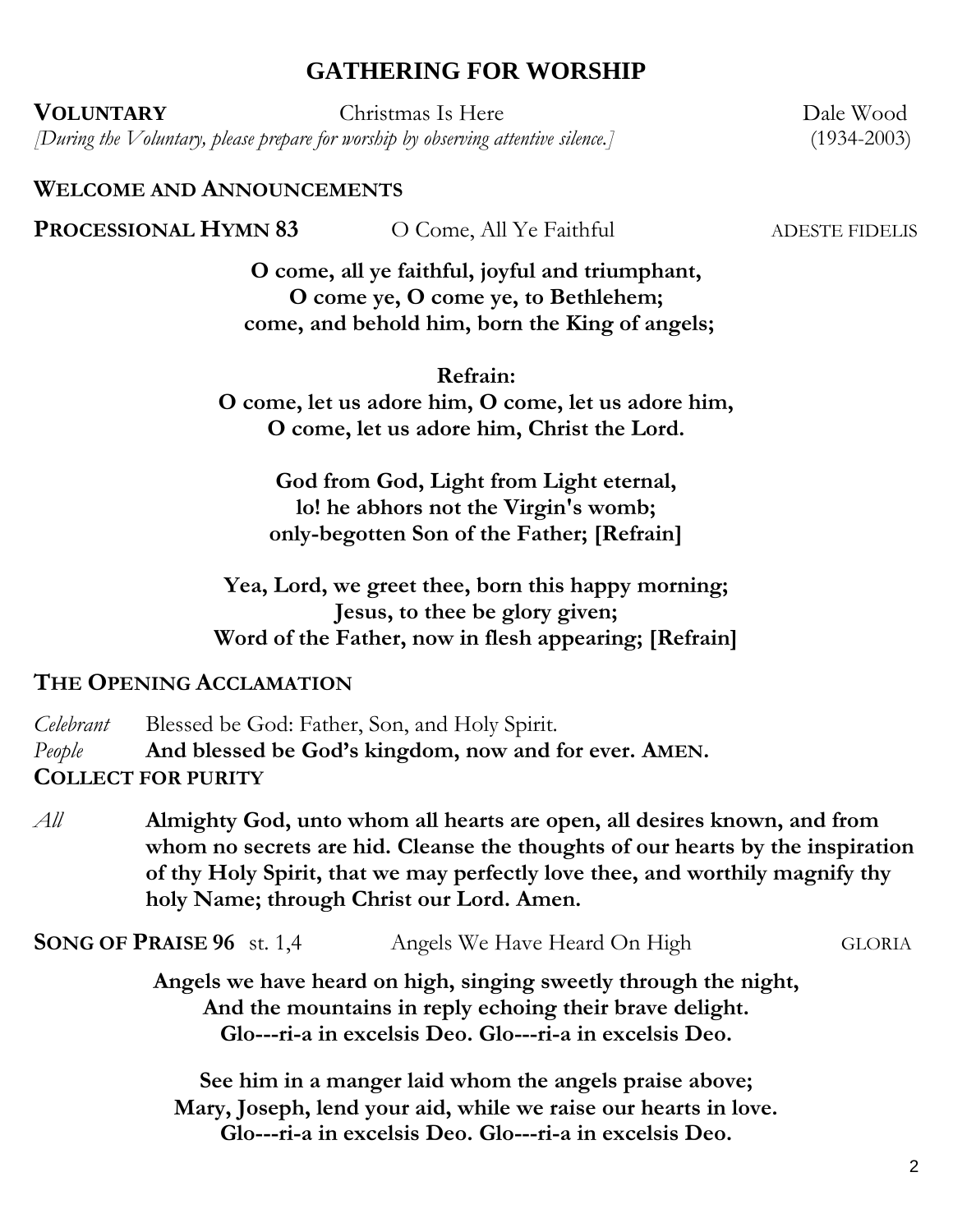# **THE COLLECT OF THE DAY**

*Celebrant* The Lord be with you. *People* **And also with you.**

*Celebrant* Let us pray O God, you make us glad by the yearly festival of the birth of your only Son Jesus Christ: Grant that we, who joyfully receive him as our Redeemer, may with sure confidence behold him when he comes to be our Judge; who lives and reigns with you and the Holy Spirit, one God, now and for ever.

*All* **AMEN**.

# **THE WORD OF GOD**

*The people sit.*

## **THE FIRST READING** Isaiah 52:7-10

*Lector The First Reading is taken from Isaiah chapter 52…*

How beautiful upon the mountains are the feet of the messenger who announces peace, who brings good news, who announces salvation, who says to Zion, "Your God reigns." Listen! Your sentinels lift up their voices, together they sing for joy; for in plain sight they see the return of the LORD to Zion. Break forth together into singing, you ruins of Jerusalem; for the LORD has comforted his people, he has redeemed Jerusalem. The LORD has bared his holy arm before the eyes of all the nations; and all the ends of the earth shall see the salvation of our God.

*Lector* The Word of the Lord.

*People* **Thanks be to God.**

#### **PSALM 98** TUNE: ST. STEPHEN

Sing to the LORD new songs; proclaim what marvels have been done And whose right hand and holy arm such victories have won.

With trumpets and the sound of horns Rejoice before the Lord; From all who dwell on land and sea Let praises be out poured.

Let hills ring out with joy to God; Let rivers clap their hands. In righteousness shall all be judged, In equity all lands.

# **THE SECOND READING** Hebrews 1:1-4, (5-12)

*Lector The Second Reading is taken from Hebrews chapter 1…*

Long ago God spoke to our ancestors in many and various ways by the prophets, but in these last days he has spoken to us by a Son, whom he appointed heir of all things, through whom he also created the worlds. He is the reflection of God's glory and the exact imprint of God's very being, and he sustains all things by his powerful word. When he had made purification for sins, he sat down at the right hand of the Majesty on high, having become as much superior to angels as the name he has inherited is more excellent than theirs.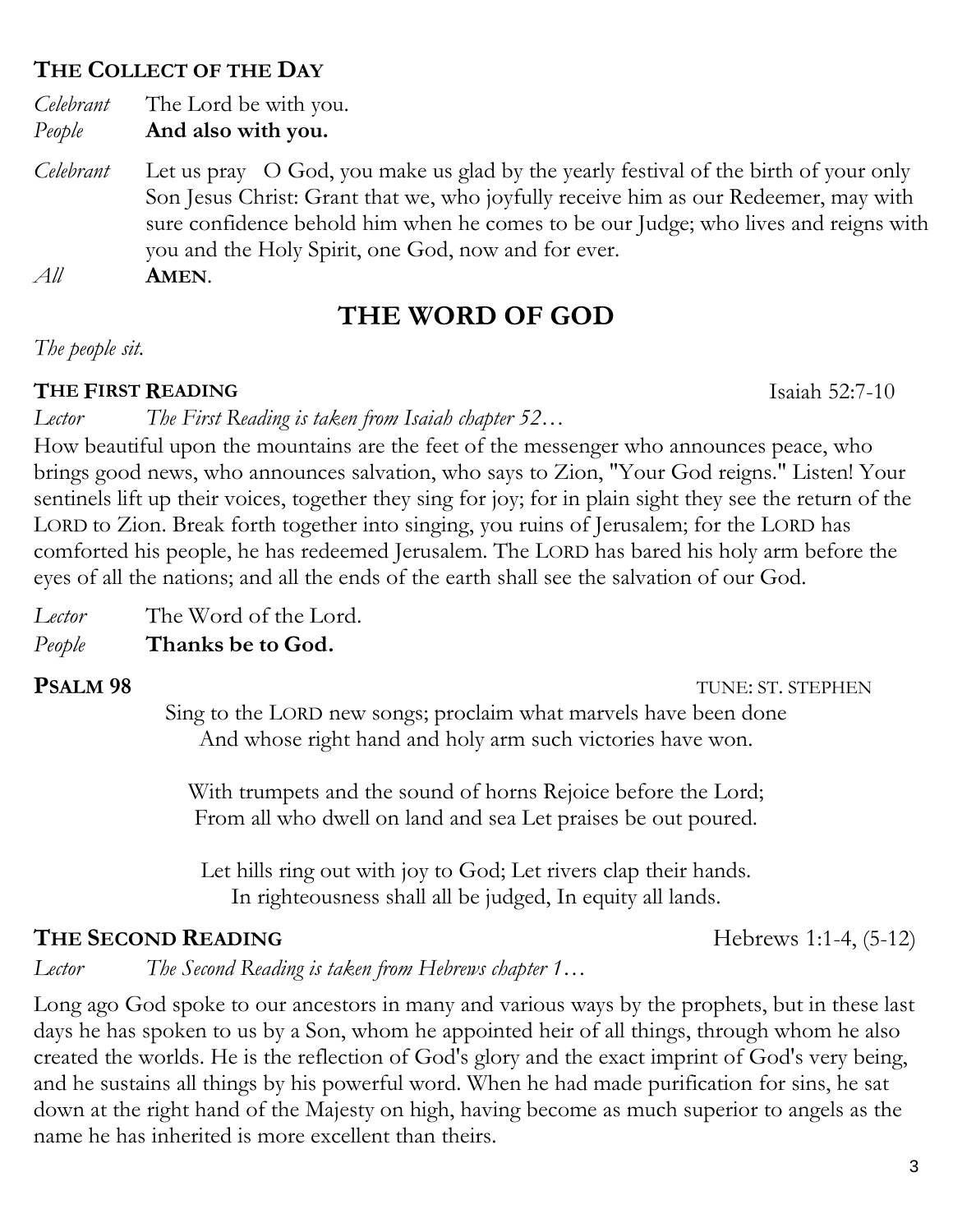[For to which of the angels did God ever say, "You are my Son; today I have begotten you"? Or again, "I will be his Father, and he will be my Son"? And again, when he brings the firstborn into the world, he says, "Let all God's angels worship him." Of the angels he says, "He makes his angels winds, and his servants flames of fire." But of the Son he says, "Your throne, O God, is forever and ever, and the righteous scepter is the scepter of your kingdom. You have loved righteousness and hated wickedness; therefore God, your God, has anointed you with the oil of gladness beyond your companions." And, "In the beginning, Lord, you founded the earth, and the heavens are the work of your hands; they will perish, but you remain; they will all wear out like clothing; like a cloak you will roll them up, and like clothing they will be changed. But you are the same, and your years will never end."]

*Lector* The Word of the Lord. *People* **Thanks be to God.**

*All stand as able.*

**THE GOSPEL ACCLAMATION H107** Good Christian Friends, Rejoice IN DULCI JUBILO

**Good Christian friends, rejoice with heart and soul and voice; now ye heed to what we say: Jesus Christ is born today; ox and ass before him bow, and he is in the manger now. Christ is born today! Christ is born today!**

**Good Christian friends, rejoice with heart and soul and voice; now ye need not fear the grave: Jesus Christ was born to save! Calls you one and calls you all to gain his everlasting hall. Christ was born to save! Christ was born to save!**

# **THE GOSPEL** John 1:1-14

*Deacon* The Holy Gospel of our Lord Jesus Christ according to John. *People* **Glory to you, Lord Christ.**

*Deacon* In the beginning was the Word, and the Word was with God, and the Word was God. He was in the beginning with God. All things came into being through him, and without him not one thing came into being. What has come into being in him was life, and the life was the light of all people. The light shines in the darkness, and the darkness did not overcome it. There was a man sent from God, whose name was John. He came as a witness to testify to the light, so that all might believe through him. He himself was not the light, but he came to testify to the light. The true light, which enlightens everyone, was coming into the world. He was in the world, and the world came into being through him; yet the world did not know him. He came to what was his own, and his own people did not accept him. But to all who received him, who believed in his name, he gave power to become children of God, who were born, not of blood or of the will of the flesh or of the will of man, but of God.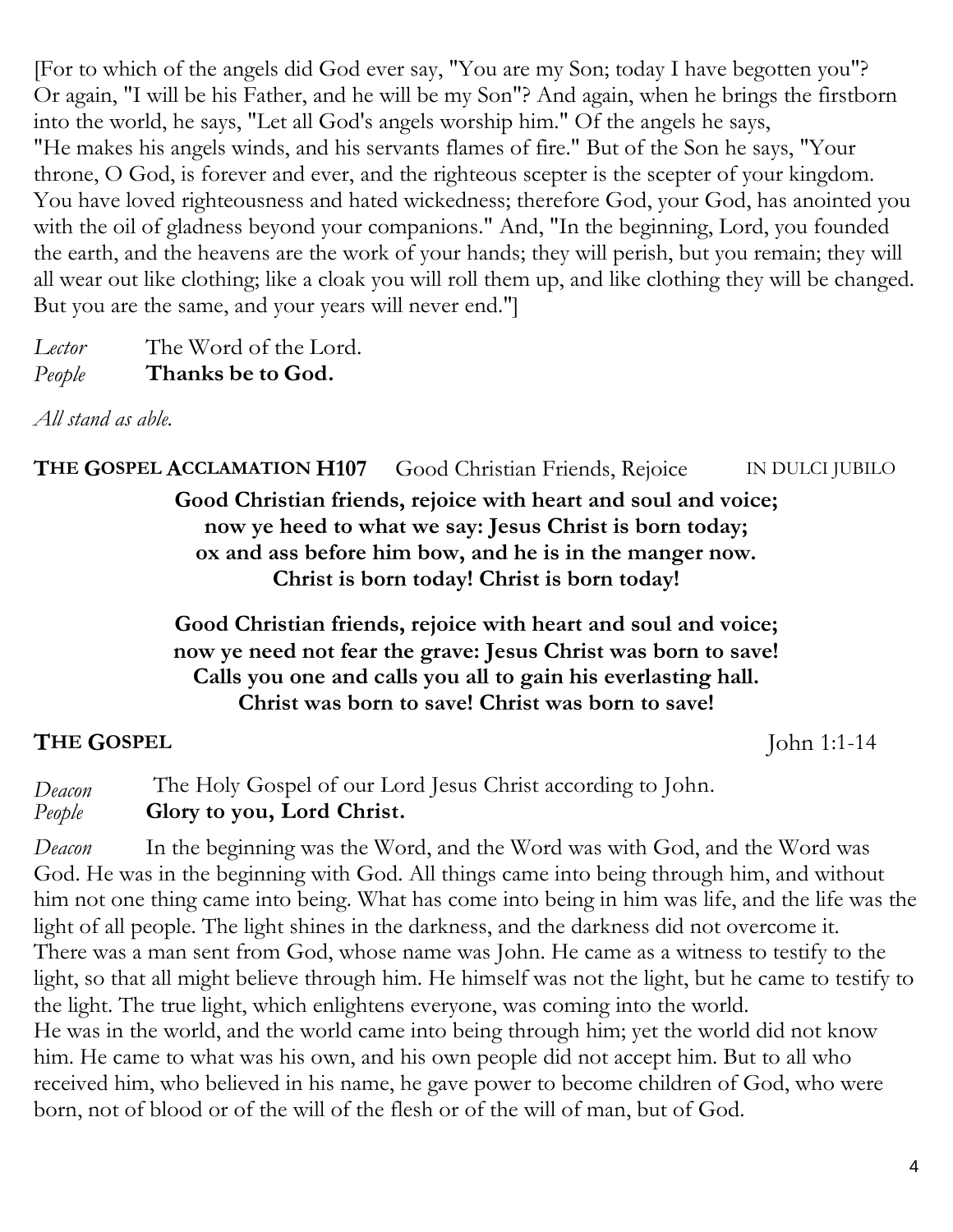And the Word became flesh and lived among us, and we have seen his glory, the glory as of a father's only son, full of grace and truth.

| Deacon          | The Gospel of the Lord.     |
|-----------------|-----------------------------|
| People          | Praise to you, Lord Christ. |
| The people sit. |                             |
| <b>SERMON</b>   | The Rev. Whitney Burton     |
|                 |                             |

### **THE NICENE CREED**

*People* **We believe in one God, the Father, the Almighty, maker of heaven and earth, of all that is, seen and unseen. We believe in one Lord, Jesus Christ, the only Son of God, eternally begotten of the Father, God from God, Light from Light, true God from true God, begotten, not made, of one Being with the Father. Through him all things were made. For us and for our salvation he came down from heaven: by the power of the Holy Spirit he became incarnate from the Virgin Mary, and was made man. For our sake he was crucified under Pontius Pilate; he suffered death and was buried. On the third day he rose again in accordance with the Scriptures; he ascended into heaven and is seated at the right hand of the Father. He will come again in glory to judge the living and the dead, and his kingdom will have no end. We believe in the Holy Spirit, the Lord, the giver of life, who proceeds from the Father and the Son. With the Father and the Son he is worshiped and glorified. He has spoken through the Prophets. We believe in one holy catholic and apostolic Church. We acknowledge one baptism for the forgiveness of sins. We look for the resurrection of the dead, and the life of the world to come.**

#### **PRAYERS OF THE PEOPLE**

*[Please sit, stand, or kneel, as you choose.]*

*Deacon* Let us pray for all humanity, all creation, and all times and places. *Lector* God of everlasting light, you have brought together the hopes and fears of all the years in Jesus, the Word made flesh. May his grace and truth resound in us and through us. O come to us, abide with us, *People* **our Lord Emmanuel.**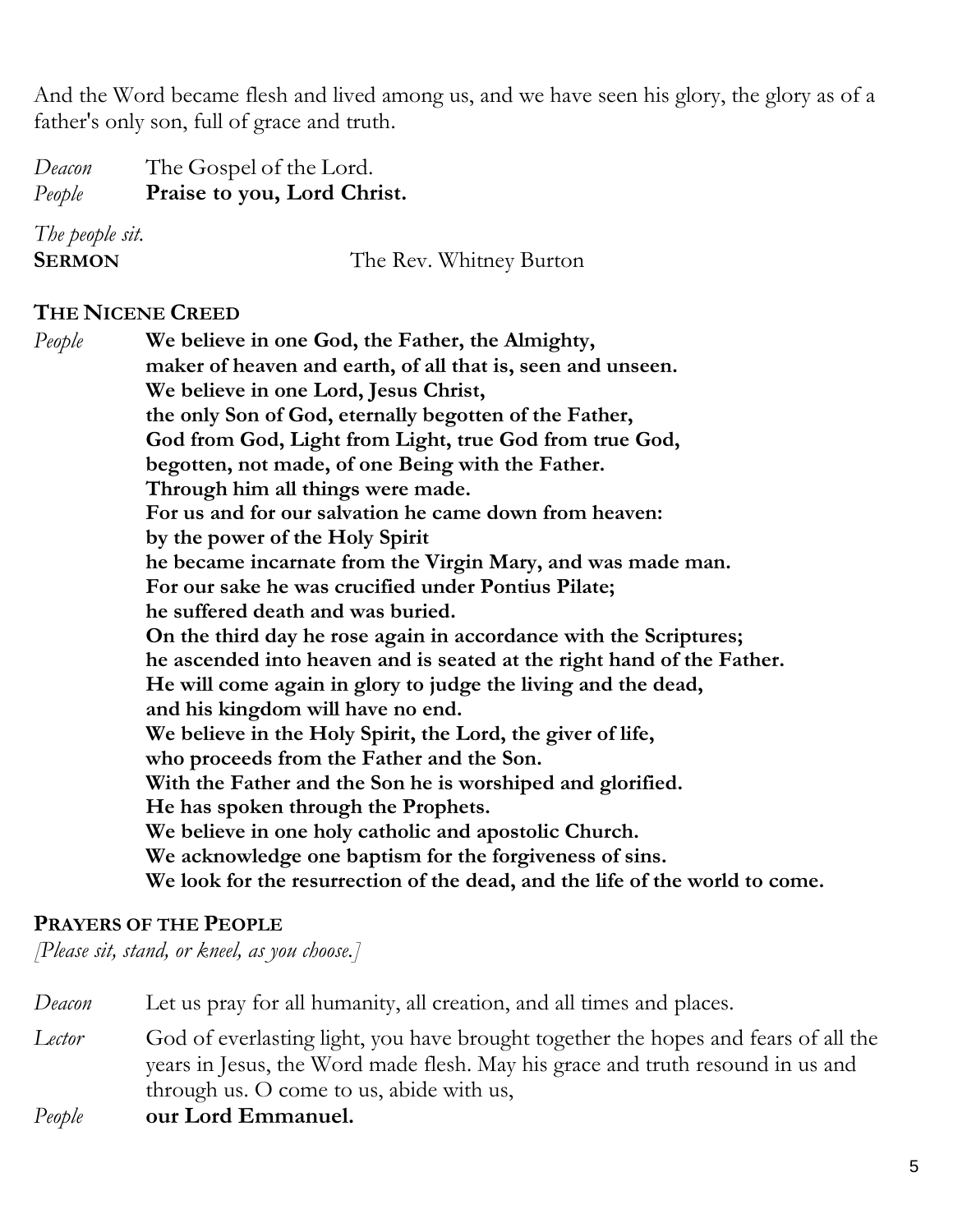| Lector | Angels proclaimed the peace of your unconquered Son of righteousness. Strengthen<br>all who work for peace and justice. O come to us, abide with us,                                                                                                                                                                                                                         |  |
|--------|------------------------------------------------------------------------------------------------------------------------------------------------------------------------------------------------------------------------------------------------------------------------------------------------------------------------------------------------------------------------------|--|
| People | our Lord Emmanuel.                                                                                                                                                                                                                                                                                                                                                           |  |
| Lector | You came to us in a child cradled in a borrowed bed of straw as there was no room<br>in the inn. Open our hearts to the needs of the homeless and the hungry. O come to<br>us, abide with us,                                                                                                                                                                                |  |
| People | our Lord Emmanuel.                                                                                                                                                                                                                                                                                                                                                           |  |
| Lector | Shepherds and outcasts heard your good news. Give us grace to spread your gospel<br>of joy and liberation to all people, even those who differ from us. O come to us,<br>abide with us,                                                                                                                                                                                      |  |
| People | our Lord Emmanuel.                                                                                                                                                                                                                                                                                                                                                           |  |
| Lector | We rejoice in this season of family, renewal, and reconciliation. Be with those who<br>travel, enrich our rejoicing, and strengthen the bonds between us. O come to us,<br>abide with us,                                                                                                                                                                                    |  |
| People | our Lord Emmanuel.                                                                                                                                                                                                                                                                                                                                                           |  |
| Lector | Christians throughout the world are celebrating your birth. Unite us in one family,<br>that we may shine with the one light that scatters all our darkness. O come to us,<br>abide with us,                                                                                                                                                                                  |  |
| People | our Lord Emmanuel.                                                                                                                                                                                                                                                                                                                                                           |  |
| Lector | Shed your light on all who dwell in darkness and the shadow of death. We pray<br>especially for [read names from notebook.] Give strength and peace to all who suffer in<br>body, mind, or spirit. I invite you to name those for whom you pray, either aloud or<br>in the silence of your heart. [Leave time for names.] O come to us, abide with us,                       |  |
| People | our Lord Emmanuel.                                                                                                                                                                                                                                                                                                                                                           |  |
| Lector | Your grace lets us inherit the hope of eternal life. Fulfill in your love all who have<br>gone before us in the faith, especially [read names from notebook]. I invite you to lift up<br>the names of those whose absence you particularly feel at this time. [Leave time for<br><i>names.</i> ] May we, like them, live in your eternal light. O come to us, abide with us, |  |
| People | our Lord Emmanuel.                                                                                                                                                                                                                                                                                                                                                           |  |
| Lector | Hear these prayers we bring to you, and impart to our hearts the blessings of your<br>heaven.                                                                                                                                                                                                                                                                                |  |

*People* **Amen.**

*The Celebrant adds a concluding collect.* 

# **THE GREETING OF PEACE**

|        | <i>Celebrant</i> The peace of the Lord be always with you. |
|--------|------------------------------------------------------------|
| People | And also with you.                                         |

*All may greet one another in the name of the Lord.*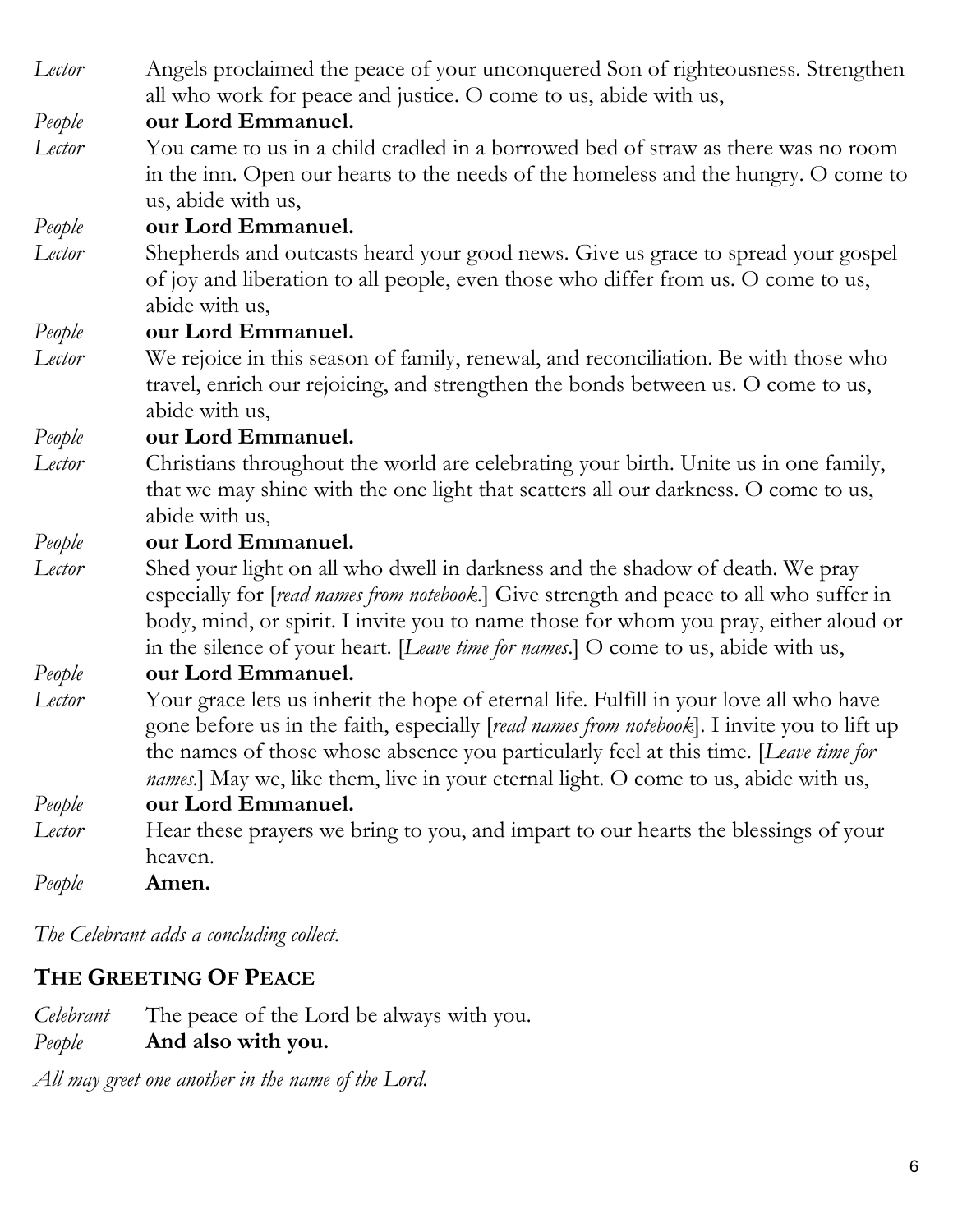# **THE HOLY COMMUNION**

# **OFFERTORY SENTENCE**

# **THE PRESENTATION**

*Deacon* Gracious God, you have entrusted creation to our care. We present these gifts and seek the grace and courage to serve the world in your name.

### **PRESENTATION HYMN 109** The First Nowell THE FIRST NOWELL

**The first Nowell the angel did say was to certain poor shepherds in fields as they lay; in fields where they lay, keeping their sheep, on a cold winter's night that was so deep.**

> **Refrain: Nowell, Nowell, Nowell, Nowell, born is the King of Israel.**

## **Then let us all with one accord sing praises to our heavenly Lord; that hath made Heaven and earth of nought, and with His blood our life hath bought. (Refrain)**

# **THE GREAT THANKSGIVING:** Eucharistic Prayer B

| Celebrant | The Lord be with you.                                                                  |         |
|-----------|----------------------------------------------------------------------------------------|---------|
| People    | And also with you.                                                                     |         |
| Celebrant | Lift up your hearts.                                                                   |         |
| People    | We lift them to the Lord.                                                              |         |
| Celebrant | Let us give thans to the Lord our God.                                                 |         |
| People    | It is right to give him thanks and praise.                                             |         |
| Celebrant | It is right, and a good and joyful thing, always and everywhere to give thanks to you, |         |
|           | Father Almighty, Creator of heaven and earth.                                          |         |
| Celebrant | (Proper Preface)                                                                       |         |
|           | Therefore, we praise you, joining our voices with Angels and Archangels and with all   |         |
|           | the company of heaven, who for ever sing this hymn to proclaim the glory of your       |         |
|           | Name:                                                                                  |         |
| All       | Holy, holy, holy Lord, God of power and might,                                         | $S-125$ |
|           | heaven and earth are full of your glory.                                               |         |
|           | Hosanna in the highest. Hosanna in the highest.                                        |         |
|           | Blessed is he who comes in the name of the Lord.                                       |         |
|           | Hosanna in the highest. Hosanna in the highest.                                        |         |

**OFFERTORY** "A Cradle Carol" Dan Forrest

*All stand as able.* Cindy Huffman, Alto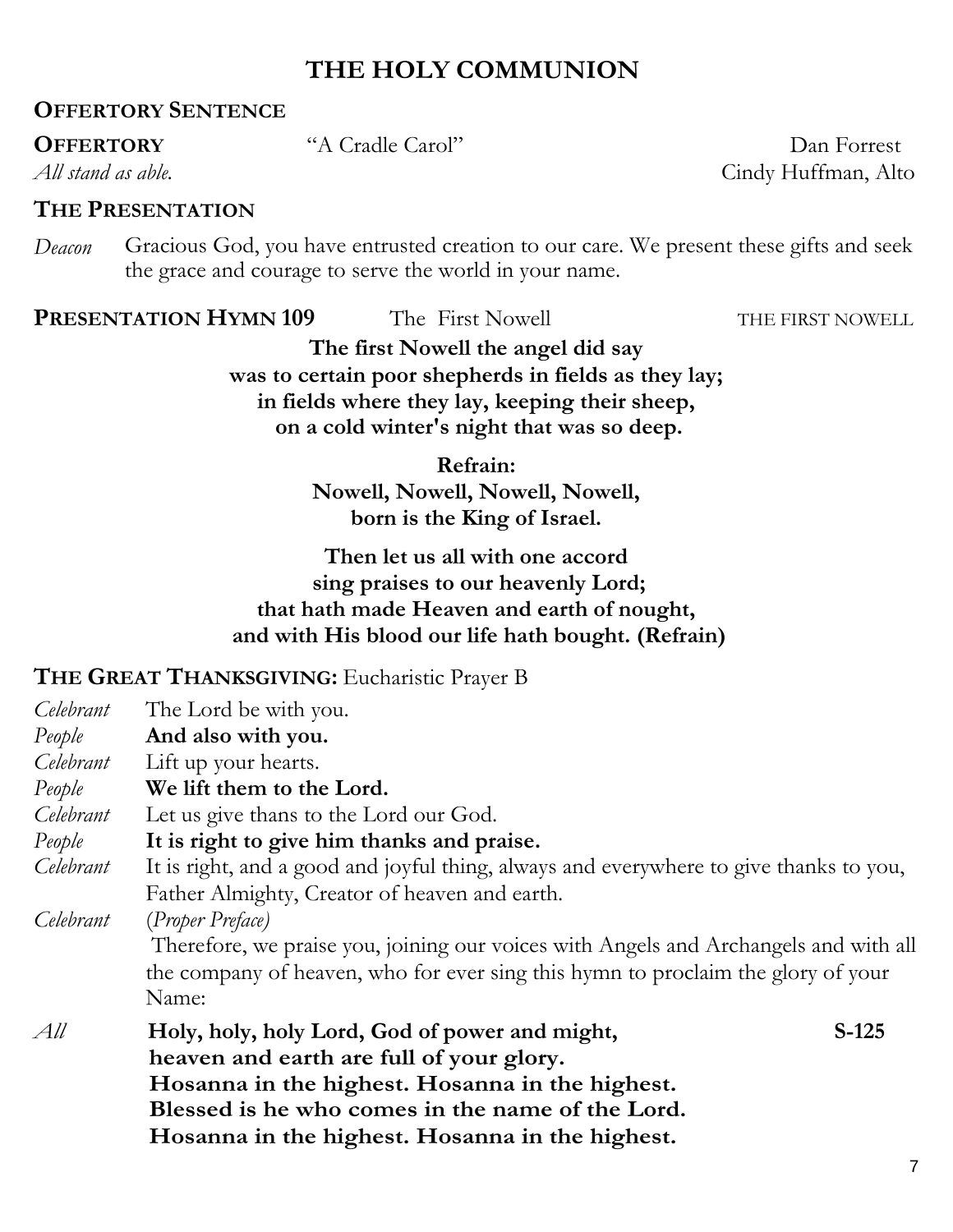# *The Celebrant continues*

We give thanks to you, O God, for the goodness and love which you have made known to us in creation; in the calling of Israel to be your people; in your Word spoken through the prophets; and above all in the Word made flesh, Jesus, your Son. For in these last days you sent him to be incarnate from the Virgin Mary, to be the Savior and Redeemer of the world. In him, you have delivered us from evil, and made us worthy to stand before you. In him, you have brought us out of error into truth, out of sin into righteousness, out of death into life.

On the night before he died for us, our Lord Jesus Christ took bread; and when he had given thanks to you, he broke it, and gave it to his disciples, and said, "Take, eat: This is my Body, which is given for you. Do this for the remembrance of me."

After supper he took the cup of wine; and when he had given thanks, he gave it to them, and said, "Drink this, all of you: This is my Blood of the new Covenant, which is shed for you and for many for the forgiveness of sins. Whenever you drink it, do this for the remembrance of me." Therefore, according to his command, O Father,

# *Celebrant and People* **We remember his death, We proclaim his resurrection, We await his coming in glory;**

## *The Celebrant continues*

And we offer our sacrifice of praise and thanksgiving to you, O Lord of all; presenting to you, from your creation, this bread and this wine.

We pray you, gracious God, to send your Holy Spirit upon these gifts that they may be the Sacrament of the Body of Christ and his Blood of the new Covenant. Unite us to your Son in his sacrifice, that we may be acceptable through him, being sanctified by the Holy Spirit. In the fullness of time, put all things in subjection under your Christ, and bring us to that heavenly country where, with all your saints, we may enter the everlasting heritage of your sons and daughters; through Jesus Christ our Lord, the firstborn of all creation, the head of the Church, and the author of our salvation.

By him, and with him, and in him, in the unity of the Holy Spirit all honor and glory is yours, Almighty Father, now and for ever.

# *People* **AMEN.**

# **THE LORD'S PRAYER**

*Celebrant* And now as our Savior Christ has taught us, we are bold to say, *People* **Our Father, who art in heaven, hallowed be thy Name, thy kingdom come, thy will be done, on earth as it is in heaven. Give us this day our daily bread. And forgive us our trespasses, as we forgive those who trespass against us. And lead us not into temptation, but deliver us from evil. For thine is the kingdom,and the power, and the glory, for ever and ever. Amen.**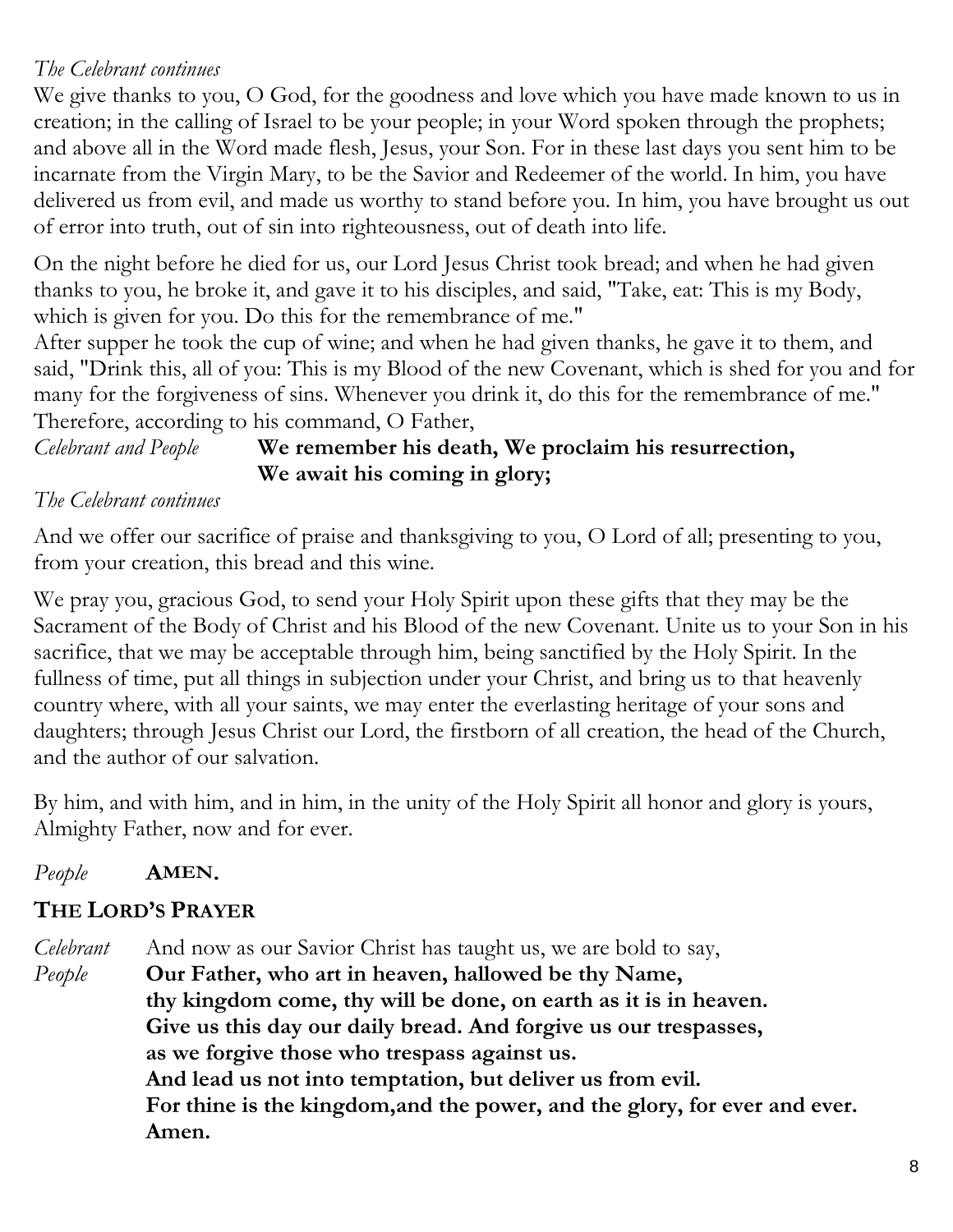# **THE BREAKING OF THE BREAD**

*The Celebrant breaks the consecrated bread. A period of silence is kept.*

*Celebrant* Alleluia! Christ our Passover is sacrificed for us; *People* **Therefore let us keep the feast. Alleluia!**

*Celebrant* The Gifts of God for the People of God.

*All are invited to receive the Sacrament in one kind. If you desire a blessing instead, cross your arms over your chest.*

| <b>COMMUNION</b>                                         | In the Bleak Midwinter | William Haller |
|----------------------------------------------------------|------------------------|----------------|
| Please remain seated.                                    |                        |                |
| <b>POST COMMUNION HYMN 79</b> O Little Town of Bethlehem |                        | ST. LOUIS      |

**O little town of Bethlehem, how still we see thee lie! Above thy deep and dreamless sleep the silent stars go by; yet in thy dark streets shineth the everlasting Light; the hopes and fears of all the years are met in thee tonight.**

**For Christ is born of Mary; and gathered all above, while mortals sleep, the angels keep their watch of wondering love. O morning stars, together proclaim the holy birth! and praises sing to God the King, and peace to men on earth.**

**O holy Child of Bethlehem, descend to us, we pray; cast out our sin, and enter in, be born in us today. We hear the Christmas angels the great glad tidings tell; O come to us, abide with us, our Lord Emmanuel!**

# **THE PRAYER AFTER COMMUNION**

*Celebrant* Let us pray…

*All* **Almighty and everliving God, we thank you for feeding us with the spiritual food of the most precious Body and Blood of your Son our Savior Jesus Christ; and for assuring us in these holy mysteries that we are living members of the Body of your Son, and heirs of your eternal kingdom. And now, Father, send us out to do the work you have given us to do, to love and serve you as faithful witnesses of Christ our Lord. To him, to you, and to the Holy Spirit, be honor and glory, now and for ever. Amen.**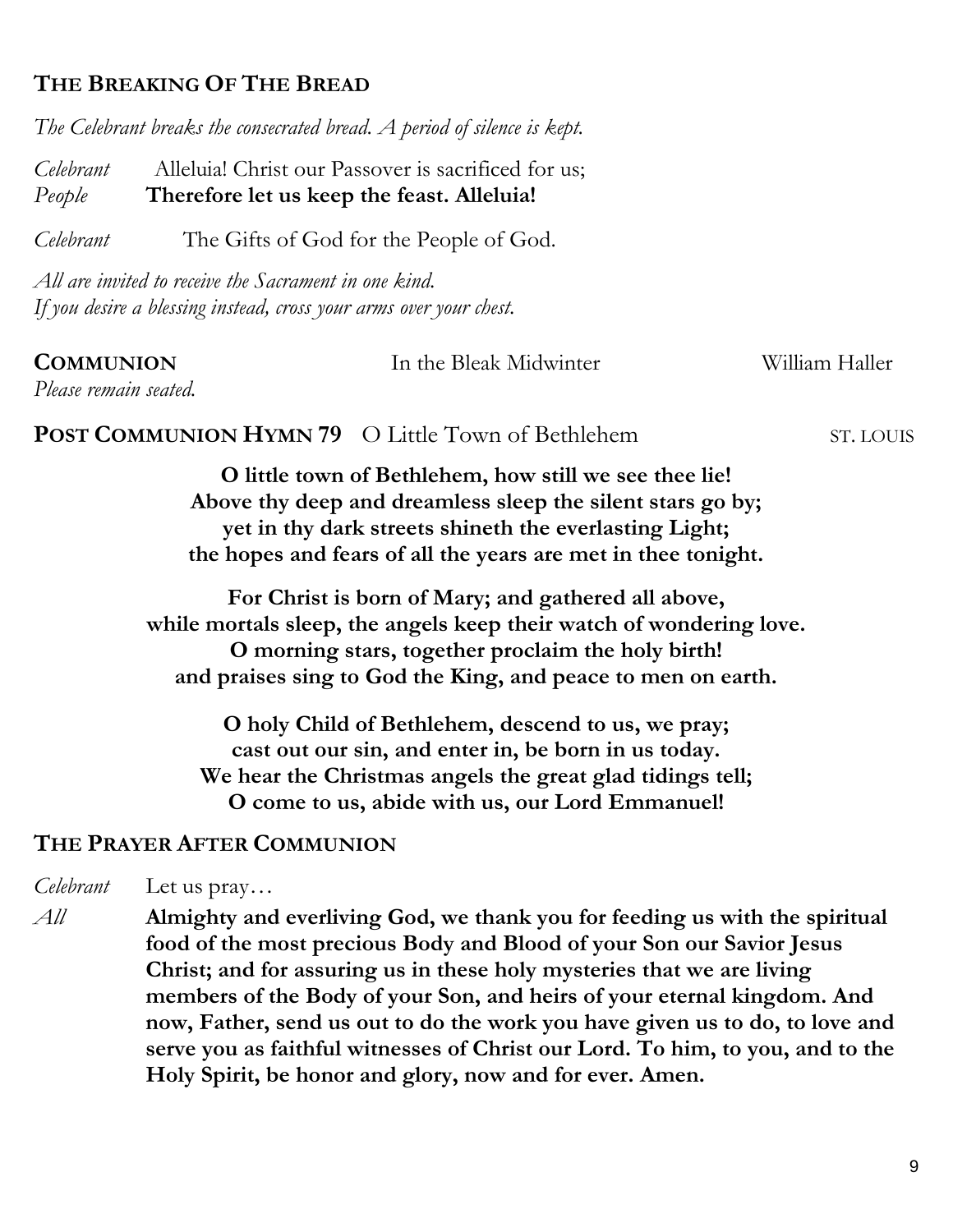**THE BLESSING**

# **THE SENDING HYMN 100** Joy to the World ANTIOCH

**Joy to the world! the Lord is come: let earth receive her King; let every heart prepare him room, and heaven and nature sing, and heaven and nature sing, and heaven, and heaven and nature sing.**

**Joy to the world! the Savior reigns; let us our songs employ, while fields and floods, rocks, hills, and plains, repeat the sounding joy, repeat the sounding joy, repeat, repeat the sounding joy.**

**He rules the world with truth and grace, and makes the nations prove the glories of his righteousness and wonders of his love, and wonders of his love, and wonders, wonders of his love.**

## **THE DISMISSAL**

*Deacon* Behold, unto us a Savior is born. Let us go into the world proclaiming this good news of great joy.

*People* **Thanks be to God!**

**VOLUNTARY** Joy to the World David Cherwien

# **SERVING US TODAY**

| Celebrant               |  |  |
|-------------------------|--|--|
| Deacon                  |  |  |
| <b>Assisting Priest</b> |  |  |
| Organist/Choirmaster    |  |  |
| Crucifer/Server         |  |  |
| Thurifer                |  |  |
| <b>Boat Bearer</b>      |  |  |
| Lectors                 |  |  |
| Prayers of the People   |  |  |
| <b>Ushers</b>           |  |  |
| Building & Grounds      |  |  |
| Cantors                 |  |  |

The Rev. Whitney Burton The Rev. Cindy Roehl The Rev. Kathleen Walter Tom Huffman Cheryl Sharpe Rhiannon Sharpe Dayana Mosquera Rhiannon Sharpe & Cheryl Sharpe Rhiannon Sharpe Butch & Diane Niford Robin Megel Judy Warner & Cindy Huffman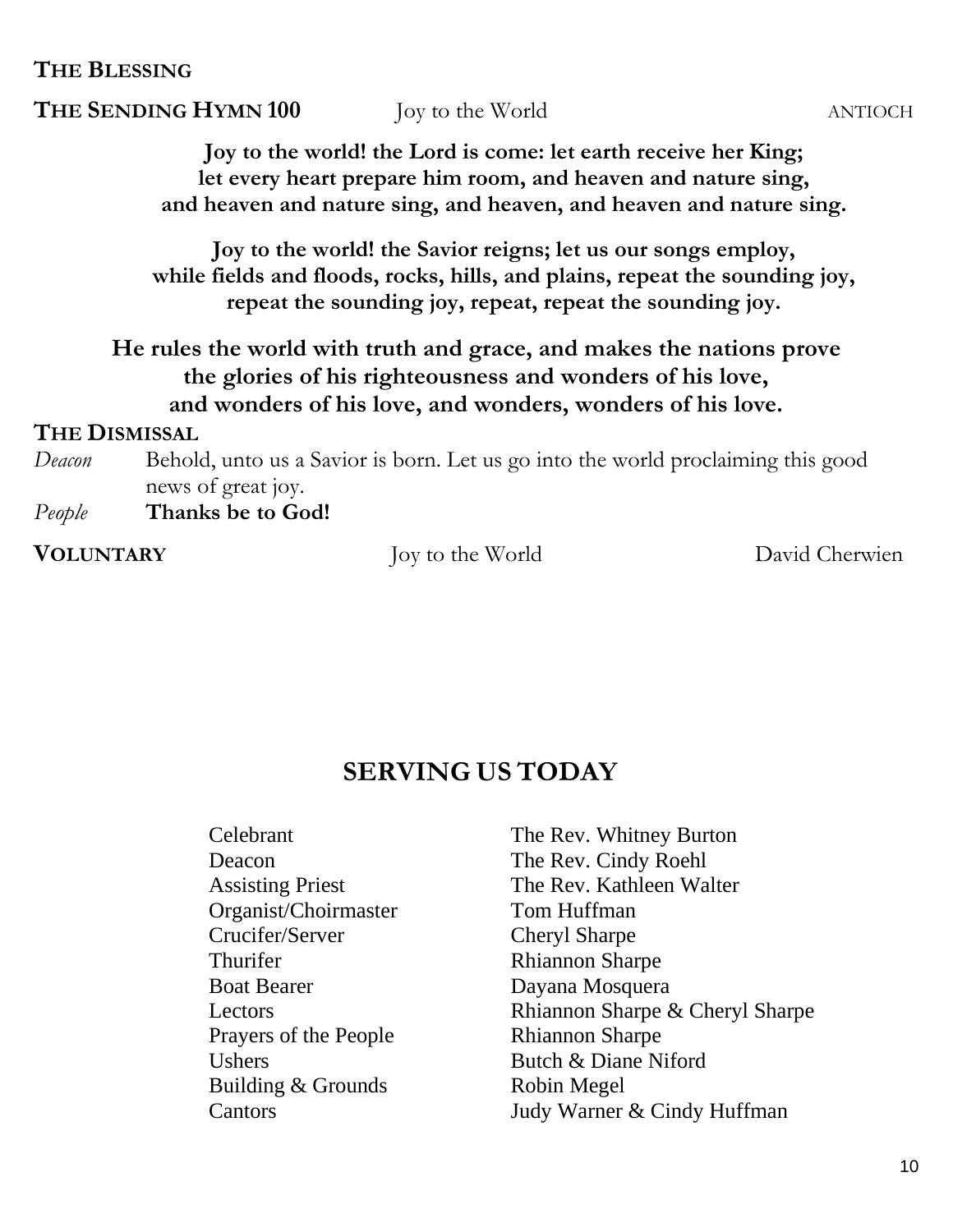

# **CHRISTMAS DEDICATIONS**

# *Christmas Flowers and Garland*

We gratefully acknowledge the following gifts given in thanksgiving for the Birth of our Lord Jesus Christ and for the adornment of the Church and the festal music of the Christmas Season.

| In Loving Memory or in Honor of:                                                   | <b>Given By:</b>           |
|------------------------------------------------------------------------------------|----------------------------|
| Stephen Hopwood & Family, The Stevens Family                                       | Liz Hopwood & Family       |
| <b>Alice Snead</b>                                                                 | Jay & Sharon Ozbun         |
| Emma Welch & Isaac Wrest                                                           | Tammi Wrest                |
| Dad                                                                                | Laura McGary               |
| Marjorie & Whitney Travis, Murray Rosenberg                                        | Kurt & Elizabeth Heitmann  |
| John & Marcia Burdick                                                              | Gail Griffin               |
| Bob & Pat Walton, John & Mary Lou Toohey                                           | Laurie Toohey              |
| Lothar J. Walter                                                                   | Rose Marie Walter          |
| Josephine Warner & Frederick Warner, Jr.                                           | Judy Warner & Shirl Ahrens |
| Geraldine & Ezra Ahrens                                                            | Judy Warner & Shirl Ahrens |
| Bette Ann Kern & Anni Pongratz                                                     | Judy & Heinz Bertram       |
| My Family                                                                          | <b>Heather Elder</b>       |
| Dennis "Bunzie" Rezabek & Pat Lloveras                                             | Mike & Lynne Lloveras      |
| Lee Johnson                                                                        | Leonard & Rosella Johnson  |
| <b>Friends and Family</b>                                                          | Marc & Mary Ann Wigmore    |
| Nicholas Albert Punch & in thanksgiving of<br>Sloan Vivienne Punch                 | Anne Punch                 |
| Jeanette Statler, Elroy Depies, Greg Zahn,<br>Reuben Zahn, Pete Zahn, & Jason Zahn | Andrea Zahn & Dan Depies   |
| Ann Nolan, Beloved Friend in Limerick, Ireland                                     | Lynne Henderson            |
| Gene & Ruth Downs, Carol Downs                                                     | Jim & Nancy Downs          |
|                                                                                    | J. Roberts                 |